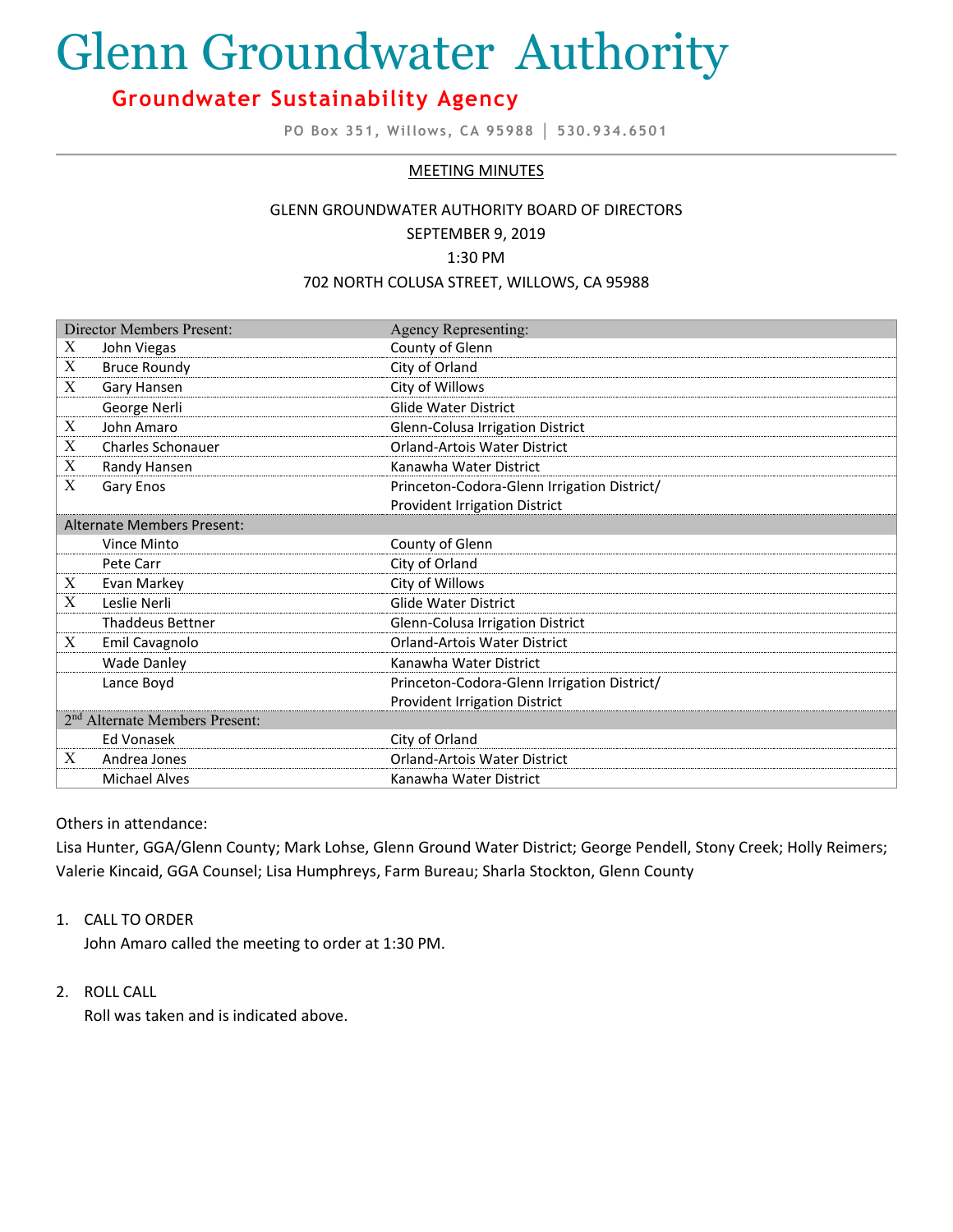# 3. APPROVAL OF MINUTES

Approval of meeting minutes from August 1, 2019.

The meeting minutes for August 1, 2019 were approved as submitted.

Motion: John Viegas, Second: Gary Hansen Vote: Unanimous

4. PERIOD OF PUBLIC COMMENT

None

# 5. STAFF UPDATE

Lisa Hunter gave an update and provided a handout which included the Stakeholder Communication and Engagement Plan developed by the Consensus and Collaboration Program (CCP) through the Facilitation Support Services program funded by DWR. She highlighted tasks and projects including the annual audit progress, CGA/GGA Joint TAC tasks, Technical Support Services project, Facilitation Support Services, the CGA/GGA draft Memorandum of Understanding progress, and review of the westside well query information provided by DWR. Additionally, the Joint CGA/GGA Public Workshops will take place September 19 at Colusa VFW Hall and September 23 at Glenn Success Conference Center. Regarding the long-term funding, all necessary documents have been provided to the Glenn County Department of Finance. Provost & Pritchard staff is reviewing errors. The adjusted total is currently 5,568 parcels for a total of \$449,742.06.

# 6. ELECTION OF OFFICERS FOR 2019/2020

a. Election of Chairperson

Bruce Roundy nominated John Amaro for the position of Chairperson. John Viegas moved to close nominations, seconded by Bruce Roundy. The Board unanimously voted John Amaro to serve as Chairperson.

- b. Election of Vice-Chairperson John Amaro nominated John Viegas to serve as Vice-Chairperson. Gary Enos moved to close nominations, seconded by Randy Hansen. The Board unanimously voted John Viegas to serve as Vice-Chairperson.
- c. Election of Secretary

Leslie Nerli nominated Lisa Hunter for the position of Secretary. John Viegas moved to close nominations, seconded by Randy Hansen. The Board unanimously voted Lisa Hunter to serve as Secretary.

- d. Confirm appointment of Treasurer as County of Glenn Leslie Nerli moved to confirm the appointment of Treasurer as County of Glenn. Gary Hansen moved to close the item, seconded by John Viegas. The Board unanimously confirmed the appointment of Treasurer as County of Glenn.
- 7. FINANCIAL REPORT
	- a. Review and accept Monthly Activities Report.
	- b. Review and consider approval of claims.

The Monthly Activities Report was not available. The Claims Summary was included in the meeting packet materials.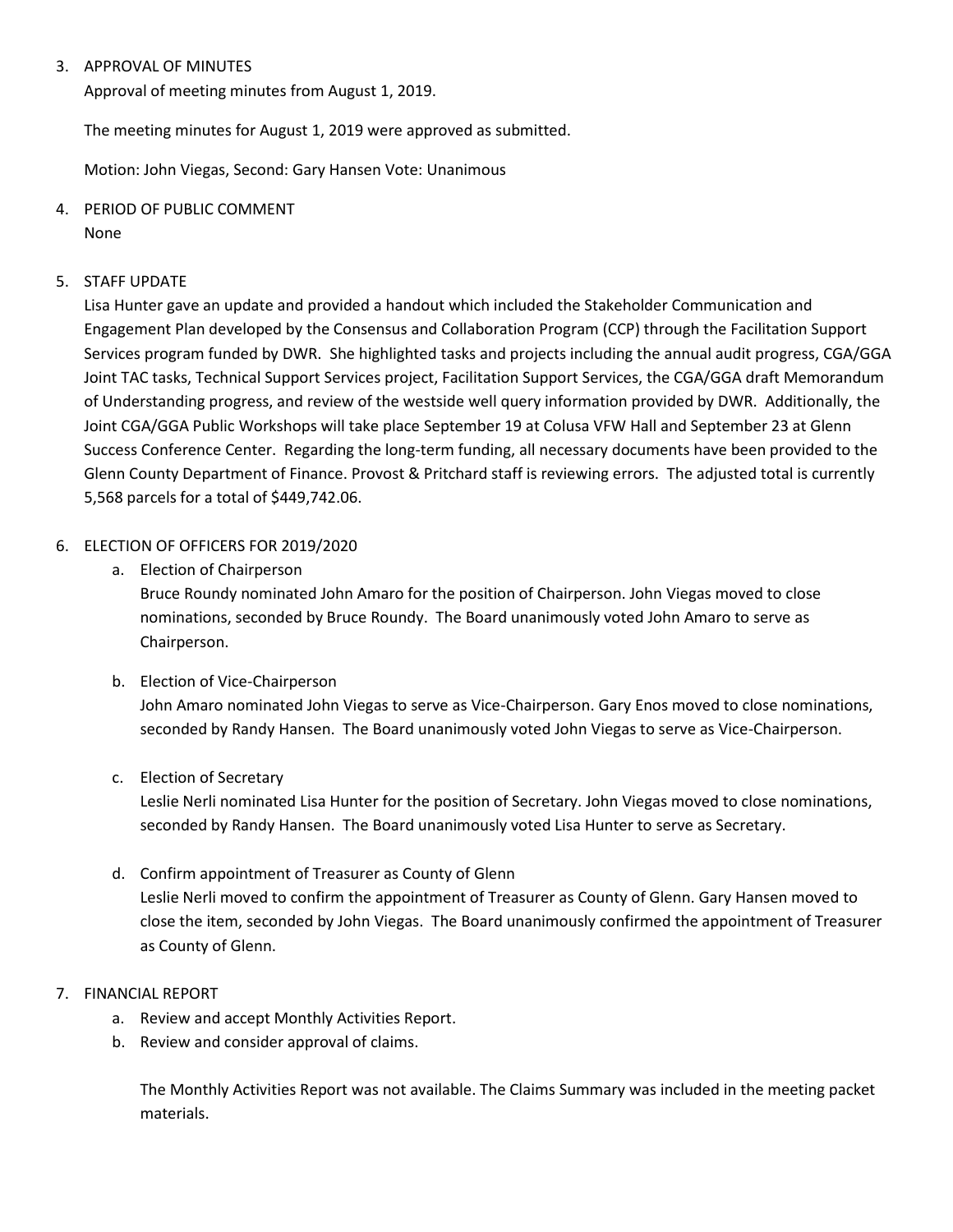Lisa Hunter discussed the 10% retention policy DWR has on Proposition 1 grant funding and initial discussions on how the retention will be shared by the CGA and GGA. Valerie Kincaid stated if the Proposition 68 grant funding was applied for and awarded, it appears that DWR would not have an additional 10% retention for the second round of grant funding which may be beneficial.

Additional discussion and clarification took place on claims. A motion was made to approve the claims as presented.

Motion: Gary Hansen, Second: Bruce Roundy, Vote: Unanimous

# 8. LONG-TERM FUNDING

Receive update on Long-Term Funding activities and provide direction as needed.

Lisa Hunter discussed Long-Term Funding activities under the Item 5, Staff Updates. Ms. Hunter stated depending on the errors that Provost & Pritchard are reviewing, additional discussion may take place at a later date.

# 9. 2018/2019 ANNUAL AUDIT

Receive update on 2018/2019 annual audit and provide direction as needed.

John Amaro stated the 2018/2019 Annual Audit Engagement Letter has been signed and submitted to CLA staff.

### 10. GLENN GROUND WATER DISTRICT UDPATE

Receive update on Glenn Ground Water District activities and review next steps to confirm membership.

The Glenn Ground Water District letter requesting formal membership into the GGA was included in the meeting packet. Next steps to confirm membership include receipt of payment from the Glenn Ground Water District and for the Glenn Ground Water District to execute the JPA. Once those items have occurred, the GGA can confirm membership of the Glenn Ground Water District in the GGA. Additionally, the Glenn Ground Water District will be changing their District name to the Monroeville Water District.

# 11. REVIEW AND DISCUSS *SECTION 4.6: VOTING* OF THE GLENN GROUNDWATER AUTHORITY JOINT POWERS AGREEMENT

John Amaro stated the voting structure is up for its two-year review as directed in the JPA. This provision was put in the JPA in case there were concerns with the voting structure as the agency matured. The Board mentioned the voting structure is working well and no changes were necessary. It was the consensus of the Board to keep the voting structure as it is written in the JPA.

### 12. COMMITTEE UPDATES

- a. Executive Committee
	- i. CGA/GGA Joint Executive Committee

The GGA Executive Committee met jointly with the CGA Executive Committee on September 4, 2019 principally to review the draft CGA/GGA Memorandum of Understanding.

### b. Funding Ad Hoc Committee

The Funding Ad Hoc Committee has not met and has nothing to report.

c. Stakeholder Engagement Committee